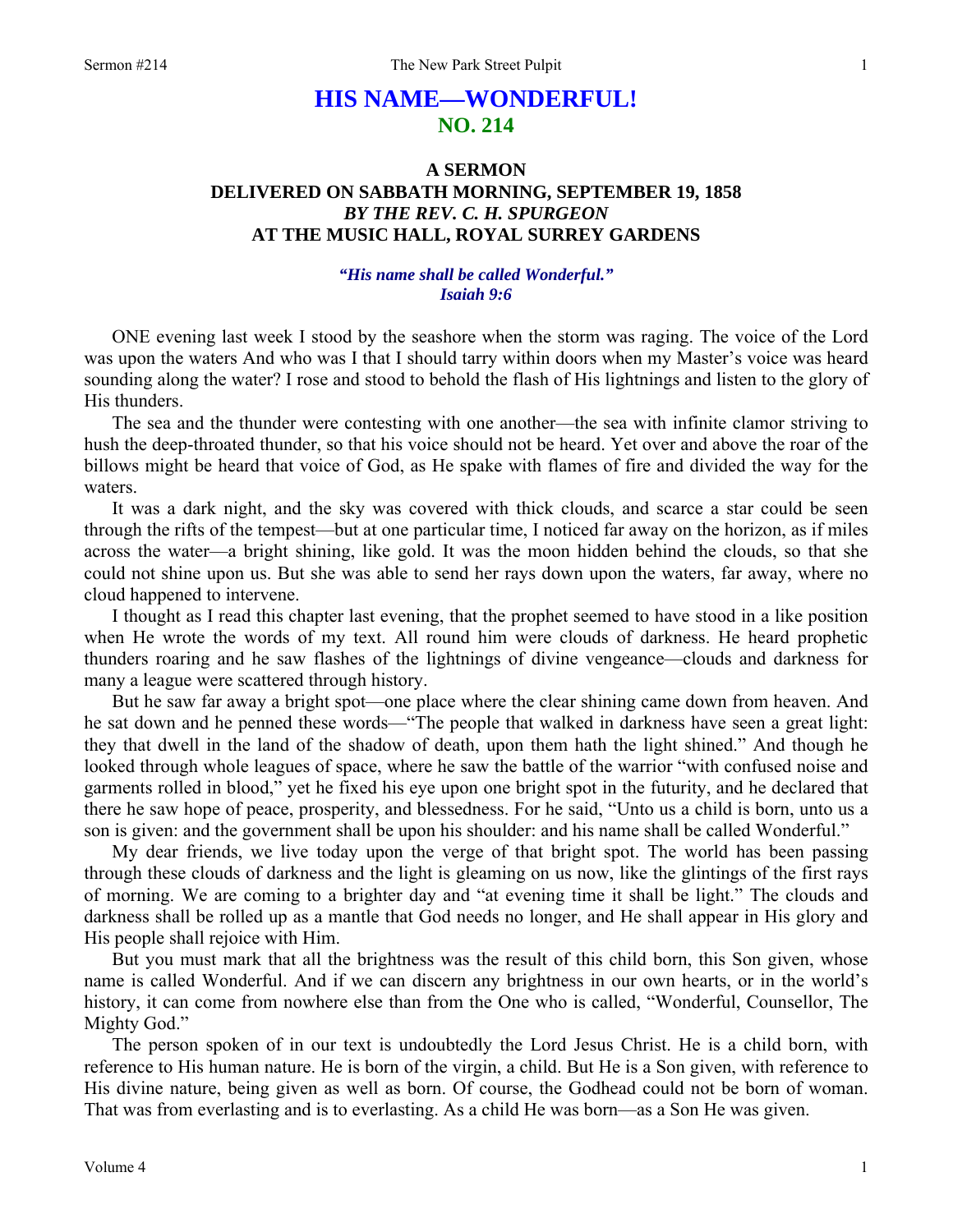"The government is upon his shoulder, and his name shall be called Wonderful." Beloved, there are a thousand things in this world that are called by names that do not belong to them. But in entering upon my text, I must announce at the very opening, that Christ is called Wonderful, because He is so. God the Father never gave His Son a name which He did not deserve.

There is no panegyric here, no flattery. It is just the simple name that He deserves. They that know Him best will say that the word does not overstrain His merits, but rather falls infinitely short of His glorious deserving. His name is called Wonderful.

And mark, it does not merely say that God has given Him the name of Wonderful—though that is implied, but "His name shall be *called*" so. It *shall* be. It is at this time called Wonderful by all His believing people and it shall be. As long as the moon endures, there shall be found men, and angels, and glorified spirits, who shall always call Him by His right name. "His name shall be called Wonderful."

I find that this name may bear two or three interpretations. The word is sometimes in Scripture translated "marvelous." Jesus Christ may be called marvelous. And a learned German interpreter says, that without doubt, the meaning of miraculous is also wrapped up in it. Christ is the marvel of marvels, the miracle of miracles.

"His name shall be called *Miraculous*," for He is more than a man, He is God's highest miracle. "Great is the mystery of godliness; God was manifest in the flesh." It may also mean separated or distinguished. And Jesus Christ may well be called this, for as Saul was distinguished from all men, being head and shoulders taller than they, so is Christ distinguished above all men.

He is anointed with the oil of gladness above His fellows, and in His character and in His acts, He is infinitely separated from all comparison with any of the sons of men. "Thou art fairer than the children of men; grace is poured into thy lips." He is "the chief among ten thousand and altogether lovely." "His name shall be called the *Separated One*," the distinguished one, the noble one, set apart from the common race of mankind.

We shall, however, this morning keep to the old version and simply read it thus, "His name shall be called Wonderful." And first I shall notice that Jesus Christ deserves to be called Wonderful for *what He was in the past*. Secondly, that He is called Wonderful by all His people for *what He is in the present*. And in the third place, that He *shall* be called Wonderful, *for what He shall be in the future*.

**I.** First, Christ shall be called Wonderful for WHAT HE WAS IN THE PAST.

Gather up your thoughts, my brethren, for a moment, and center them all on Christ and you will soon see how wonderful He is. Consider His eternal existence, "begotten of his Father from before all worlds," being of the same substance with His Father—begotten, not made, co-equal, co-eternal, in every attribute—"very God of very God."

For a moment remember that He who became an infant of a span long was no less than the King of ages, the everlasting Father, who was from eternity and is to be to all eternity. The divine nature of Christ is indeed wonderful.

Just think for a moment how much interest clusters round the life of an old man. Those of us who are but as children in years, look up to him with wonder and astonishment as he tells us the varied stories of the experience through which he has passed. But what is the life of an aged man—how brief it appears when compared with the life of the tree that shelters him.

It existed long before that old man's father crept a helpless infant into the world. How many storms have swept over its brow! How many kings have come and gone! How many empires have risen and fallen since that old oak was slumbering in its acorn cradle! But what is the life of the tree compared with the soil on which it grows?

What a wonderful story that soil might tell! What changes it has passed through in all the eras of time that have elapsed since, "In the beginning God created the heavens and the earth." There is a wonderful story connected with every atom of black mold which furnishes the nourishment of the oak. But what is the history of that soil compared with the marvelous history of the rock on which it rests the cliff on which it lifts its head?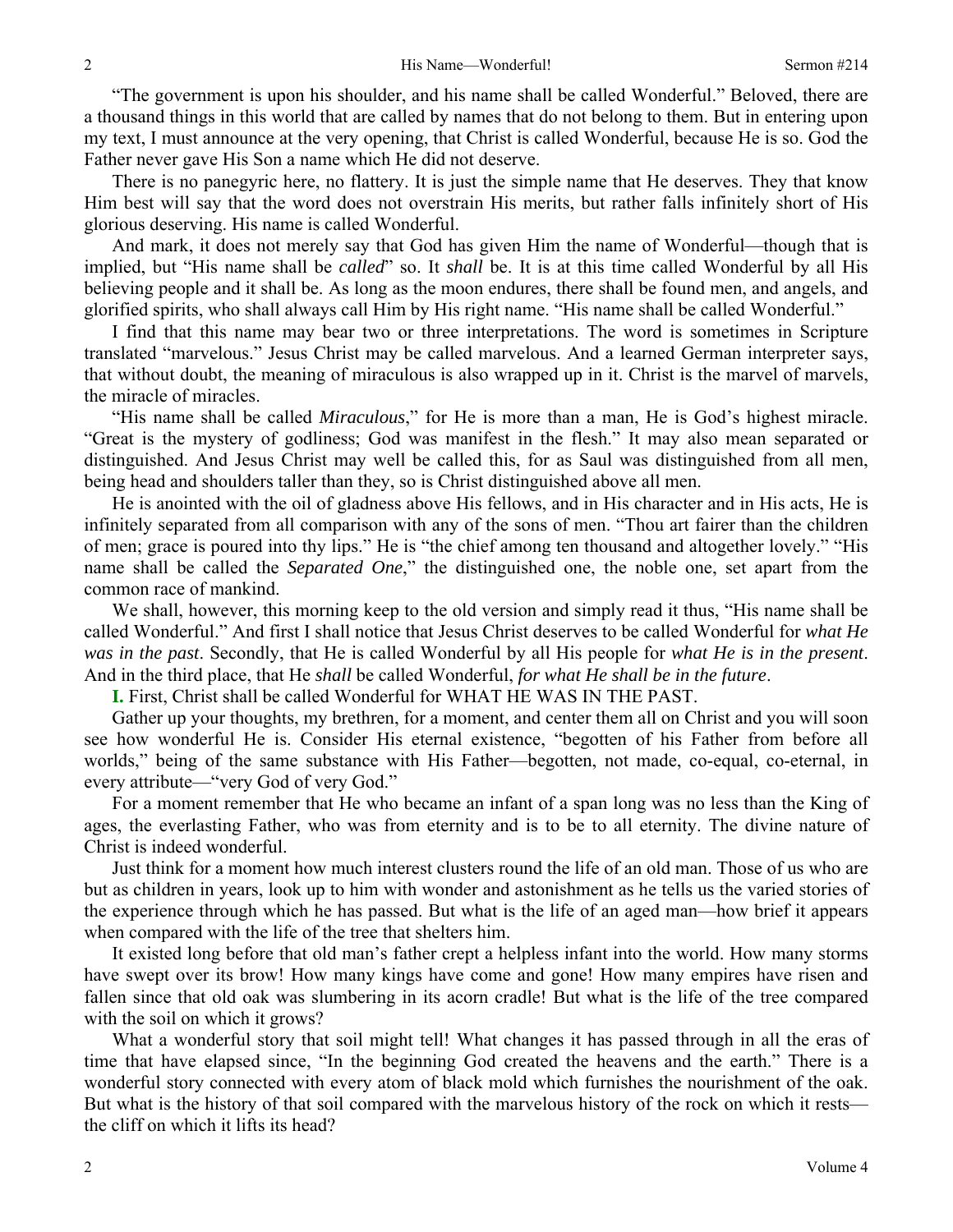Oh, what stories might it tell, what records lie hidden in its bowels. Perhaps it could tell the story of the time when "the earth was without form and void, and darkness was upon the face of the earth." Perhaps it might speak and tell us of those days when the morning and the evening were the first day, and the morning and the evening were the second day, and could explain to us the mysteries of how God made this marvelous piece of miracle—the world.

But what is the history of the cliff compared with that of the sea that rolls at its base—that deep blue ocean, over which a thousand navies have swept without leaving a furrow upon its brow! But what is the history of the sea compared with the history of the heavens that are stretched like a curtain over that vast basin!

What a history is that of the hosts of heaven—of the everlasting marches of the sun, moon, and stars! Who can tell their generation or who can write their biography? But what is the history of the heavens compared with the history of the angels?

They could tell you of the day when they saw this world wrapped in swaddling bands of mist when, like a newborn infant, the last of God's offspring—it came forth from Him and the morning stars sang together and the sons of God shouted for joy. And what is the history of the angels that excel in strength compared with the history of the Lord Jesus Christ? The angel is but of yesterday and he knows nothing.

Christ, the Eternal One, charges even His angels with folly and looks upon them as His ministering spirits, that come and go at His good pleasure. Oh, Christians, gather with reverence and mysterious awe around the throne of Him who is your great Redeemer, for "his name is called Wonderful," since He has existed before all things, and "by him all things were made; and without him was not anything made that was made."

Consider, again, the incarnation of Christ, and you will rightly say that His name deserves to be called "Wonderful." Oh! what is that I see? Oh! world of wonders, what is that I see? The Eternal of ages, whose hair is white like wool, as white as snow, becomes an infant. Can it be?

You angels, are you not astonished? He becomes an infant, hangs at a virgin's breast, draws His nourishment from the breast of woman. Oh wonder of wonders! Manger of Bethlehem, you have miracles poured into you. This is a sight that surpasses all others.

Talk of the sun, moon and stars, consider you the heavens—the work of God's fingers—the moon and the stars that He has ordained, but all the wonders of the universe shrink into nothing, when we come to the mystery of the incarnation of the Lord Jesus Christ.

It was a marvelous thing when Joshua bade the sun to stand still, but more marvelous when God seemed to stand still and no longer to move forward, but rather, like the sun upon the dial of Ahaz did go back ten degrees, and veil His splendor in a cloud.

There have been sights matchless and wonderful at which we might look for years, and yet turn away and say, "I cannot understand this. Here is a deep into which I dare not dive—my thoughts are drowned. This is a steep without a summit. I cannot climb it. It is high. I cannot attain it!" But all these things are as nothing compared with the incarnation of the Son of God.

I do believe that the very angels have never wondered but once and that has been incessantly ever since they first beheld it. They never cease to tell the astonishing story, and to tell it with increasing astonishment too, that Jesus Christ, the Son of God, was born of the Virgin Mary and became a man.

Is He not rightly called Wonderful? Infinite, and an infant—eternal, and yet born of a woman— Almighty, and yet hanging on a woman's breast—supporting the universe and yet needing to be carried in a mother's arms—King of angels and yet the reputed son of Joseph—Heir of all things and yet the carpenter's despised son? WONDERFUL are You, O Jesus, and that shall be Your name forever.

But trace the Savior's course and all the way He is wonderful. Is it not marvelous that He submitted to the taunts and jeers of His enemies—that for a long life He should allow the bulls of Bashan to gird Him round and the dogs to encompass Him? Is it not surprising that He should have bridled in His anger, when blasphemy was uttered against His sacred person?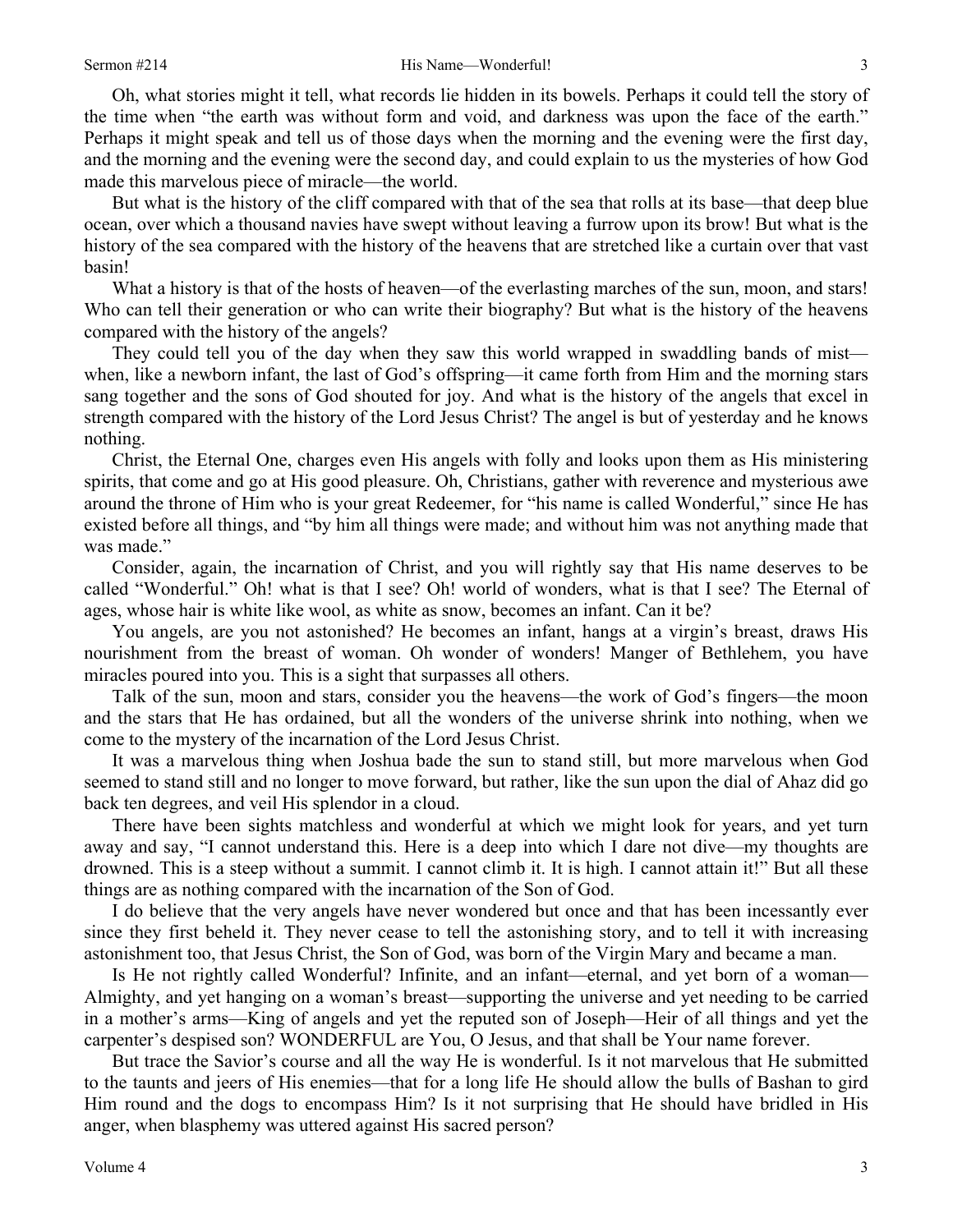Had you or I been possessed of His matchless might, we should have dashed our enemies down the brow of the hill, if they had sought to cast us there. We should never have submitted to shame and spitting. No, we would have looked upon them and with one fierce look of wrath have dashed their spirits into eternal torment.

But He hears it all—keeps in His noble spirit—the Lion of the tribe of Judah, but bearing still the lamb-like character of

#### *"The humble man before His foes, A weary man, and full of woes."*

I do believe that Jesus of Nazareth was the King of heaven and yet He was a poor, despised, persecuted, and slandered man. But while I believe it, I can never understand it. I bless Him for it. I love Him for it. I desire to praise His name while immortality endures for His infinite condescension in thus suffering for me. But to understand it, I can never pretend. His name must all His life be called Wonderful.

But see Him die. Come O my brothers, you children of God, and gather round the cross. See your Master. There He hangs. Can you understand this riddle—God was manifest in the flesh and crucified of men? My Master, I cannot understand how You could stoop Your awful head to such a death as this how You could take from Your brow the coronet of stars which from old eternity had shone resplendent there. But how You should permit the crown of thorns to gird Your temples astonishes me far more.

That You should cast away the mantle of Your glory, the azure of Your everlasting empire, I cannot comprehend. But how You should have become veiled in the ignominious purple for a while, and then be bowed to by impious men who mocked You as a pretended king, and how You should be stripped naked to Your shame, without a single covering—this is still more incomprehensible.

Truly Your name is Wonderful. Oh, Your love to me is wonderful, passing the love of woman. Was ever grief like Yours? Was ever love like Yours that could open the flood gates of such grief. Your grief is like a river, but was there ever a spring that poured out such a torrent? Was ever love so mighty as to become the fount from which such an ocean of grief could come rolling down?

Here is matchless love—matchless love to make Him suffer—matchless power to enable Him to endure all the weight of His Father's wrath. Here is matchless justice that He Himself should acquiesce in His Father's will and not allow men to be saved without His own sufferings. And here is matchless mercy to the chief of sinners that Christ should suffer even for them. "His name shall be called Wonderful."

But He died. He died! See Salem's daughters weep around. Joseph of Arimathea takes up the lifeless body after it has been taken down from the cross. They bear it away to the sepulchre. It is put in a garden. Do You call Him Wonderful now?

### *"Is this the Saviour long foretold To usher in the age of gold?"*

And is He *dead*? Lift His hands! They drop motionless by His side. His foot exhibits still the nail print, but there is no mark of life. "Aha," cries the Jew, "is this the Messiah? He is dead. He shall see corruption in a little space of time. Oh! watchman, keep good ward lest His disciples steal His body. His body can never come forth, unless they steal it, for He is dead. Is this the Wonderful, the Counselor?"

But God did not leave His soul in Hades. Nor did He suffer His body—"His Holy One"—to see corruption. Yes, He *is* wonderful, even in His death. That clay-cold corpse is wonderful. Perhaps this is the greatest wonder of all—that He who is "Death of death and hell's destruction" should for a while endure the bonds of death.

But here is the real wonder—He could not be holden by those bonds—those chains which have held ten thousand of the sons and daughters of Adam, and which have never been broken yet by any man of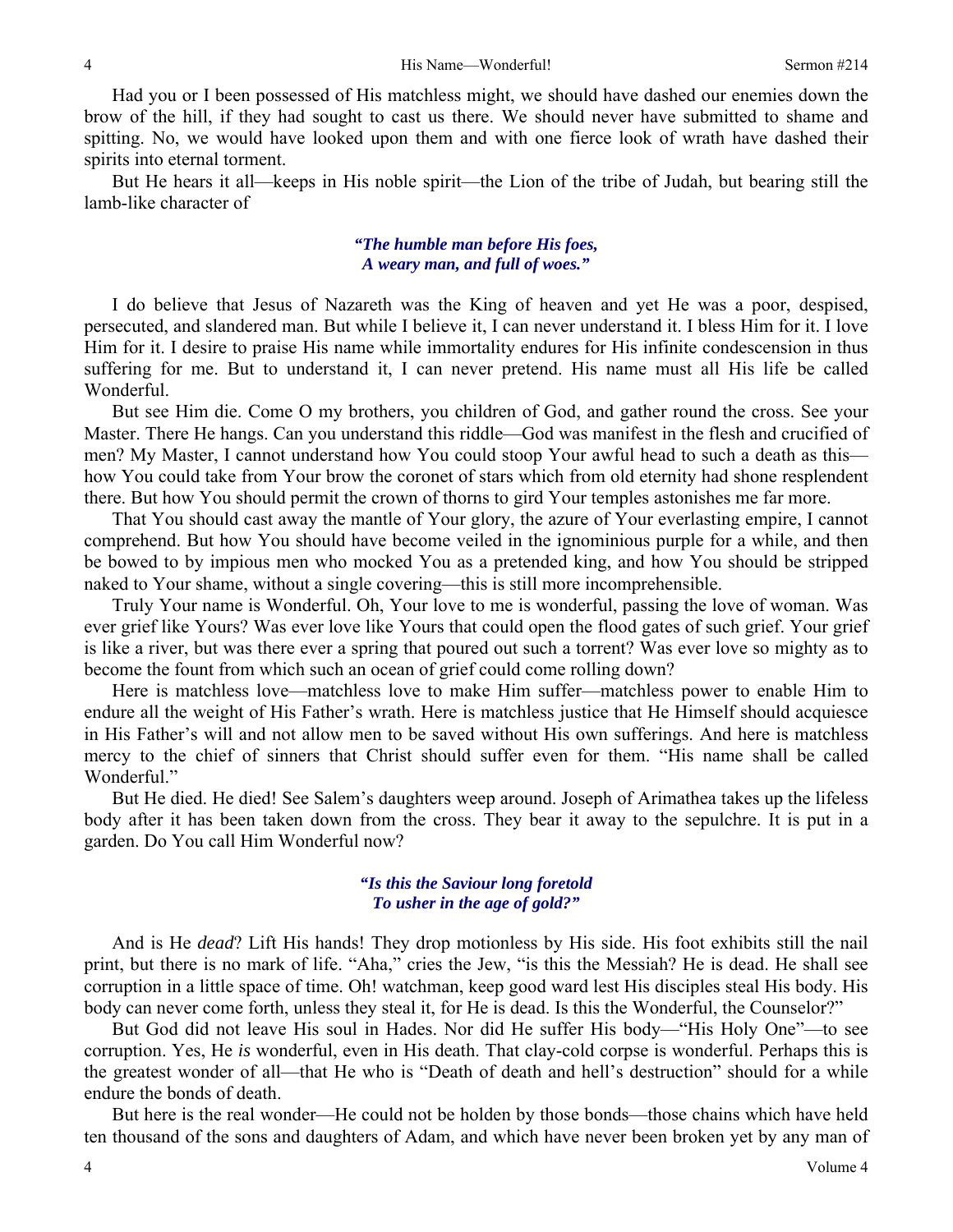human mold, save by a miracle, were but to Him as green withes. Death bound our Samson fast and said, "I have Him now. I have taken away the locks of his strength. His glory is departed and now he is mine."

But the hands that kept the human race in chains were nothing to the Savior. The third day He burst them and He rose again from the dead, from henceforth to die no more. Oh! Thou risen Savior—You who could not see corruption—You are wonderful in Your resurrection. And You are wonderful too in Your ascension—as I see You leading captivity captive and receiving gifts for men. "His name shall be called Wonderful."

Pause here one moment and let us think—Christ is surpassingly wonderful. The little story I have told you just now—not little in itself, but little as I have told it—has in it something surpassingly wonderful. All the wonders that you ever saw are nothing compared with this.

As we have passed through various countries we have seen a wonder, and some older traveler than ourselves has said, "Yes this is wonderful to you, but I could show you something that utterly eclipses that." Though we have seen some splendid landscapes with glorious hills, and we have climbed up where the eagle seemed to knit the mountain and the sky together in his flight, and we have stood and looked down and said, "How wonderful!" Says he, "I have seen fairer lands than these, and wider and richer prospects by far."

But when we speak of Christ, none can say they ever saw a greater wonder than He is. You have come now to the very summit of every thing that may be wondered at. There are no mysteries equal to this mystery, there is no surprise equal to this surprise. There is no astonishment, no admiration that should equal the astonishment and admiration that we feel when we behold Christ in the glories of the past. He surpasses every thing.

And yet again—wonder is a short-lived emotion. You know, it is proverbial that a wonder grows grey-headed in nine days. The long period that a wonder is found to last is about that time. It is such a short-lived thing. But Christ is and ever shall be wonderful. You may think of Him through three-score years and ten, but you shall wonder at Him more at the end than at the beginning.

Abraham might wonder at Him when he saw His day in the distant future. But I do not think that even Abraham himself could wonder at Christ so much as the very least in the kingdom of heaven today wonders at Him, seeing that we know more than Abraham and therefore wonder more.

Think again for one moment and you will say of Christ that He deserves to be called Wonderful not only because He is always wonderful and because He is surpassingly wonderful—but also because He is altogether wonderful.

There have been some great feats of skill in the arts and sciences—for instance, if we take a common wonder of the day, the telegraph—how much there is about that which is wonderful! But there are a great many things in the telegraph that we can understand. Though there are many mysteries in it, still there are parts of it that are like keys to the mysteries, so that if we cannot solve the riddle wholly, yet it is disrobed of some of the low garments of its mystery. But now if you look at Christ anyhow, anywhere, anyway—He is all mystery. He is altogether wonderful—always to be looked at and always to be admired.

And again, He is universally wondered at. They tell us that the religion of Christ is very good for old women. I was once complimented by a person who told me he believed my preaching would be extremely suitable for blacks—for Negroes. He did not intend it as a compliment, but I replied, "Well sir, if it is suitable for blacks, I should think it would be very suitable for whites, for there is only a little difference of skin, and I do not preach to people's skins, but to their hearts."

Now, of Christ we can say that He is universally a wonder—the strongest intellects have wondered at Him. Our Lockes and our Newtons have felt themselves to be as little children when they have come to the foot of the cross. The wonder has not been confined to ladies, to children, to old women, and dying men. The highest intellects and the lustiest minds have all wondered at Christ.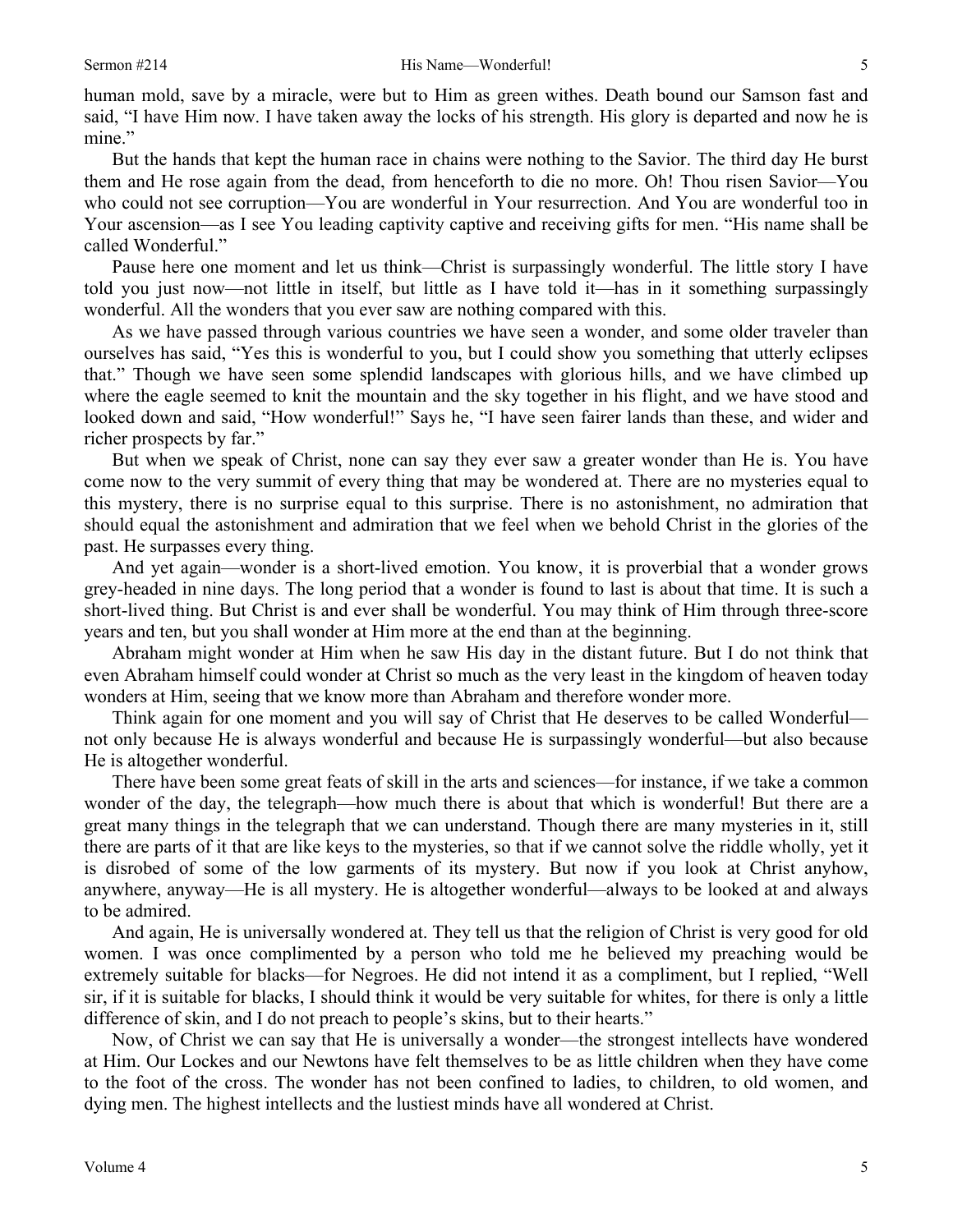I am sure it is a difficult task to make some people wonder. Hard thinkers and close mathematicians are not easily brought to wonder—but such men have covered their faces with their hands, and cast themselves in the dust, and confessed that they have been lost in wonder and amazement. Well then may Christ be called Wonderful.

**II.** "His name shall be called Wonderful." He is wonderful for WHAT HE IS IN THE PRESENT.

And here I will not diverge, but will just appeal to you personally. Is He wonderful to *you*? Let me tell the story of my own wonderment at Christ, and in telling it I shall be telling the experience of all God's children.

There was a time when I wondered not at Christ. I heard of His beauties, but I had never seen them. I heard of His power, but it was nought to me. It was but news of something done in a far country—I had no connection with it and therefore I observed it not.

But once upon a time, there came one to my house of a black and terrible aspect. He smote the door. I tried to bolt it—to hold it fast. He smote again and again, till at last he entered, and with a rough voice he summoned me before him. And he said, "I have a message from God for you. You are condemned on account of your sins." I looked at him with astonishment. I asked him his name. He said, "My name is the Law." And I fell at his feet as one that was dead. "I was alive without the law once: but when the commandment came, sin revived, and I died."

As I lay there, he smote me. He smote me till every rib seemed as if it must break and my bowels be poured forth. My heart was melted like wax within me. I seemed to be stretched upon a rack—to be pinched with hot irons—to be beaten with whips of burning wire. A misery extreme dwelt and reigned in my heart. I dared not lift up my eyes, but I thought within myself, "There may be hope, there may be mercy for me. Perhaps the God whom I have offended may accept my tears and my promises of amendment, and I may live."

But when that thought crossed me, heavier were the blows and more poignant my sufferings than before, till hope entirely failed me, and I had nought wherein to trust. Darkness black and dense gathered round me. I heard a voice, as it were, of rushing to and fro, and of wailing and gnashing of teeth. I said within my soul, "I am cast out from His sight, I am utterly abhorred of God. He has trampled me in the mire of the streets in His anger."

And there came one by, of sorrowful but of loving aspect, and He stooped over me, and He said, "Awake thou that sleepest, and arise from the dead, and Christ shall give thee light." I arose in astonishment, and He took me and He led me to a place where stood a cross, and He seemed to vanish from my sight.

But He appeared again hanging there. I looked upon Him as He bled upon that tree. His eyes darted a glance of unutterable love into my spirit, and in a moment, looking at Him, the bruises that my soul had suffered were healed. The gaping wounds were cured. The broken bones rejoiced. The rags that had covered me were all removed—my spirit was white as the spotless snows of the far-off north.

I had melody within my spirit, for I was saved, washed, cleansed, forgiven, through Him that did hang upon the tree. Oh, how I wondered that I should be pardoned! It was not the pardon that I wondered at so much—the wonder was that it should come to me. I wondered that He should be able to pardon such sins as mine, such crimes, so numerous and so black, and that after such an accusing conscience He should have power to still every wave within my spirit, and make my soul like the surface of a river, undisturbed, quiet, and at ease.

His name then to my spirit was Wonderful. But brethren and sisters, if you have felt this, you can say you thought Him wonderful then—if you are feeling it—a sense of adoring wonder enraptures your heart even now.

And has He not been wonderful to you since that auspicious hour, when first you heard Mercy's voice spoken to you? How often have you been in sadness, sickness, and sorrow! But your pain has been light, for Jesus Christ has been with you on your sickbeds. Your care has been no care at all, for you have been able to cast your burden upon Him. The trial which threatened to crush you, rather lifted you

6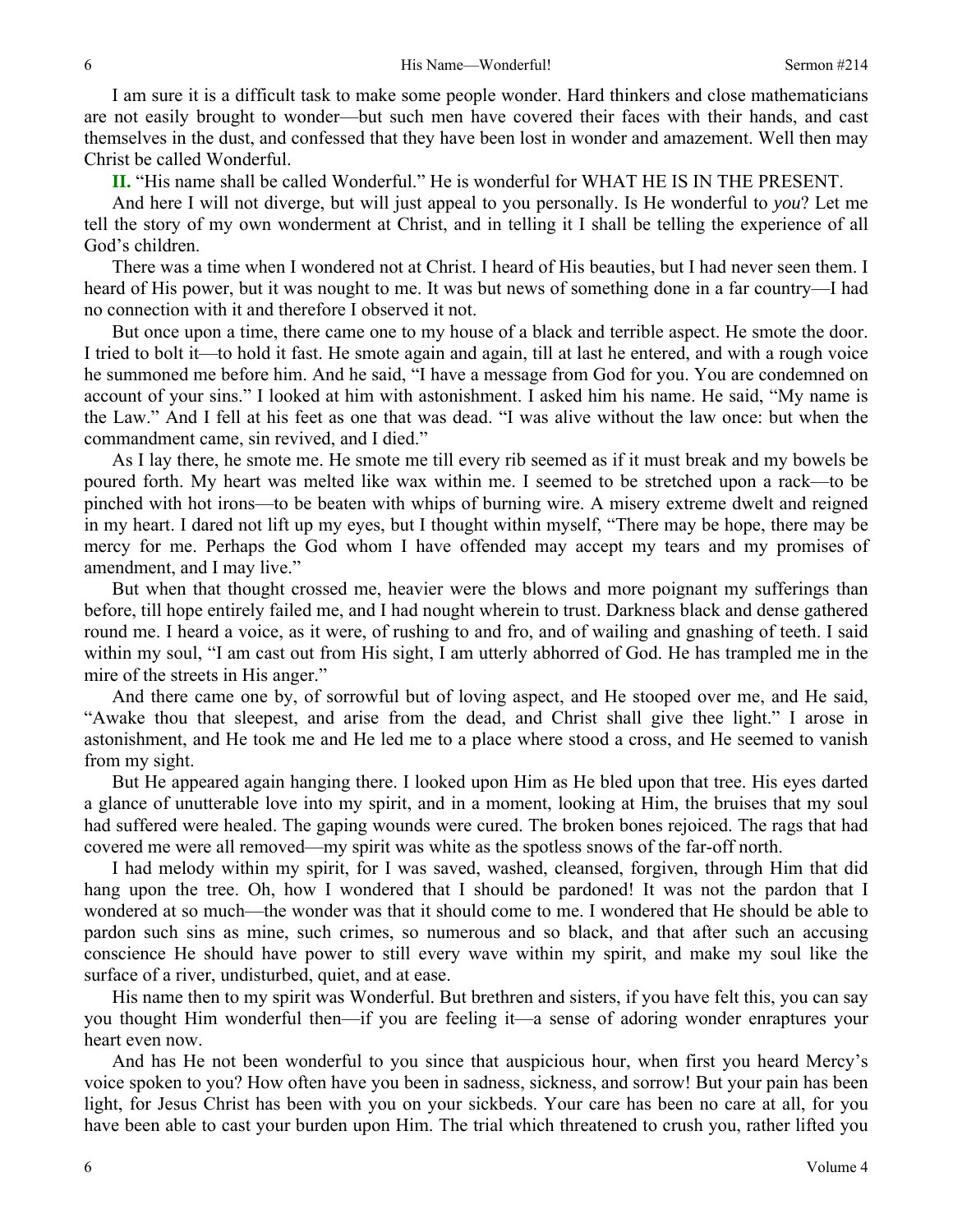Various things bring to my recollection a period now removed by the space of nearly two years. Never shall we forget, beloved, the judgments of the Lord, when by terrible things in righteousness He answered our prayer that He would give us success in this house. We cannot forget how the people were scattered—how some of the sheep were slain and the shepherd himself was smitten.

I may not have told in your hearing the story of my own woe. Perhaps never soul went so near the burning furnace of insanity and yet came away unharmed. I have walked by that fire until these locks seemed to be crisp with the heat thereof. My brain was racked. I dared not look up to God and prayer that was once my solace, was cause of my affright and terror, if I attempted it.

I shall never forget the time when I first became restored to myself. It was in the garden of a friend. I was walking solitary and alone, musing upon my misery, much cheered as that was by the kindness of my loving friend, yet far too heavy for my soul to bear.

When on a sudden the name of Jesus flashed through my mind. The person of Christ seemed visible to me. I stood still. The burning lava of my soul was cooled. My agonies were hushed. I bowed myself there and the garden that had seemed a Gethsemane became to me a Paradise. And then it seemed so strange to me that nought should have brought me back but that name of Jesus.

I thought indeed at that time that I would love Him better all the days of my life. But there were two things I wondered at. I wondered that He should be so good to me and I wondered more that I should have been so ungrateful to Him. But His name has been from that time "Wonderful" to me and I must record what He has done for my soul.

And now, brothers and sisters, you shall all find, every day of your life—whatever your trials and troubles—that He shall always be made the more wonderful by them. He sends you troubles to be like a black foil, to make the diamond of His name shine the brighter. You would never know the wonders of God if it were not that you find them out in the furnace.

"They that go down to the sea in ships, that do business in great waters, these see the works of the LORD, and his wonders in the deep." And we shall never see the wonders of God except in that deep. We must go into the deeps before we know how wonderful His power and His might to save.

I must not leave this point without one more remark. There have been times when you and I have said of Christ, "His name is wonderful indeed, for we have been by it transported entirely above the world and carried upward to the very gates of heaven itself." I pity you, beloved, if you do not understand the rhapsody I am about to use.

There are moments when the Christian feels the charms of earth all broken, and his wings are loosed and he begins to fly. And up he soars, till he forgets earth's sorrows and leaves them far behind. And up he goes, till he forgets earth's joys and leaves them like the mountaintops far below—as when the eagle flies to meet the sun—and up, up, up he goes, with his Savior full before him almost in vision beatific.

His heart is full of Christ. His soul beholds his Savior and the cloud that darkened his view of the Savior's face seems to be dispersed. At such a time the Christian can sympathize with Paul. He says, "Whether in the body or out of the body I cannot tell—God knoweth!" But I am, as it were, "caught up to the third heaven."

And how is this rapture produced? By the music of flute, harp, sackbut, psaltery, and all kinds of instruments? No. How then? By riches? By fame? By wealth? Ah, no. By a strong mind? By a lively disposition? No. By the name of Jesus. That one name is all sufficient to lead the Christian into heights of transport that verge upon the region where the angels fly in cloudless day.

**III.** I have no more time to stay upon this point, although the text is infinite and one might preach upon it forever. I have only to notice that His name shall be called Wonderful IN THE FUTURE.

The day is come, the day of wrath, the day of fire. The ages are ended. The last century, like the last pillar of a dilapidated temple, has crumbled to its fall. The clock of time is verging to its last hour. It is on the stroke. The time is come when the things that are made must disappear.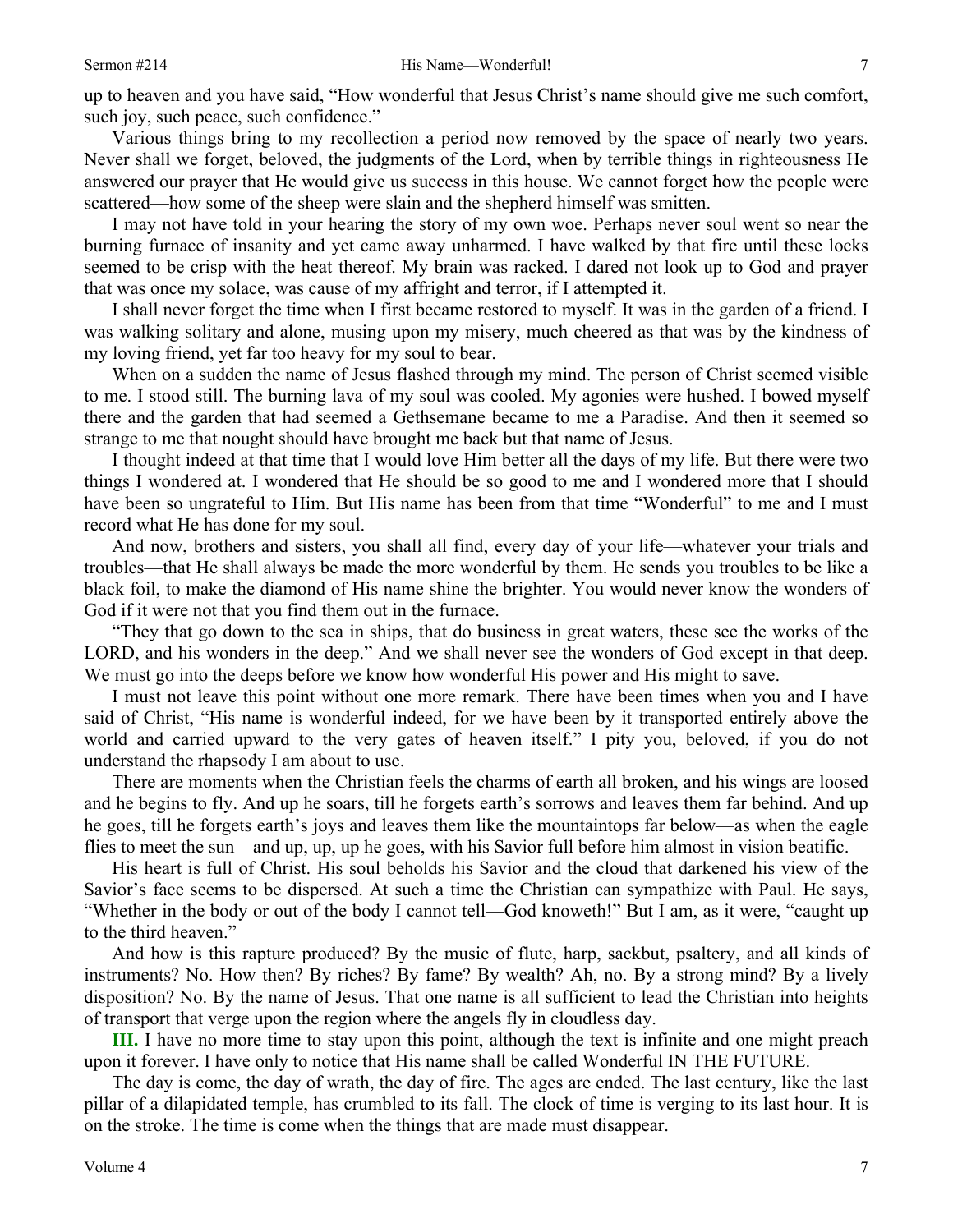Lo, I see earth's bowels moving. A thousand hillocks give up the slumbering dead. The battlefields are clothed no more with the rich harvests that have been manured with blood. But a new harvest has sprung up. The fields are thick with men. The sea itself becomes a prolific mother, and though she has swallowed men alive, she gives them up again and they stand before God—an exceedingly great army.

Sinners! you have risen from your tombs. The pillars of heaven are reeling. The sky is moving to and fro. The sun, the eye of this great world, is rolling like a maniac's and glaring with dismay. The moon that long has cheered the night now makes the darkness terrible, for she is turned into a clot of blood. Portents, and signs, and wonders past imagination, make the heavens shake, and make men's hearts quail within them.

Suddenly upon a cloud there comes one like unto the Son of Man. Sinners! picture your astonishment and your wonder when you see Him. Where are you, Voltaire? You said, "I will crush the wretch." Come and crush Him now! "Nay" says Voltaire, "He is not the man I thought He was." Oh how will he wonder when he finds out what Christ is!

Now, Judas, come and give Him a traitor's kiss! "Ah! nay," says he, "I knew not what I kissed—I thought I kissed only the son of Mary, but lo! He is the everlasting God."

Now, you kings and princes that stood up and took counsel together against the Lord and against His anointed, saying, "Let us break his bands asunder, and cast his cords from us!" Come now, take counsel once more—rebel against Him now!

Oh! can you picture the astonishment, the wonder, the dismay, when careless, godless infidels and Socinians find out what Christ is? "Oh!" they will say, "This is wonderful, I thought not He was such as this"—while Christ shall say to them, "You thought that I was altogether such as yourselves. But I am no such thing. I am come in all My Father's glory to judge the quick and the dead."

Pharaoh led his hosts into the midst of the Red Sea. The path was dry and shingly, and on either shore stood like a wall of alabaster the clear white water, stiff as with the breath of frost, consolidated into marble. There it stood. Can you guess the astonishment and dismay of the hosts of Pharaoh, when they saw those walls of water about to close upon them? "Behold, you despisers, and wonder, and perish!"

Such will be your astonishment, when Christ, whom you have despised today—Christ, whom you would not have to be your Savior—Christ, whose Bible you left unread, whose Sabbath you despised— Christ, whose Gospel you rejected—shall come in the glory of His Father and all His holy angels with Him. Ay, then indeed will you "behold, and wonder, and perish," and you shall say, "His name is Wonderful."

But perhaps, the most wonderful part of the day of judgment is this—do you see all the horrors yonder—the black darkness, the horrid night, the clashing comets, the pale stars, sickly and wan, falling like figs from the fig tree? Do you hear the cry, "Rocks, hide us, mountains, on us fall"? "Every battle of the warrior is with confused noise." But there never was a battle like this. This is with fire and smoke indeed.

But do you see yonder? All is peaceful, all serene and quiet. The myriads of the redeemed, are they shrieking, crying, wailing? No. see them! They are gathering—gathering round the throne. That very throne that seems to scatter as with a hundred hands, death and destruction on the wicked, becomes the sun of light and happiness to all believers.

Do you see them coming, robed in white with their bright wings? while gathering round Him they veil their faces. Do you hear them cry, "Holy, holy, holy, Lord God of hosts, for thou wast slain, and thou hast risen from the dead; worthy art thou to live and reign, when death itself is dead"? Do you hear them? It is all song and no shriek. Do you see them? It is all joy and no terror. His name to them is Wonderful. But it is the wonder of admiration, the wonder of ecstasy, the wonder of affection, and not the wonder of horror and dismay.

Saints of the Lord! you *shall* know the wonders of His name when you shall see Him as He is and shall be like Him is in the day of His appearing. Oh! my enraptured spirit, you shall bear your part in

8